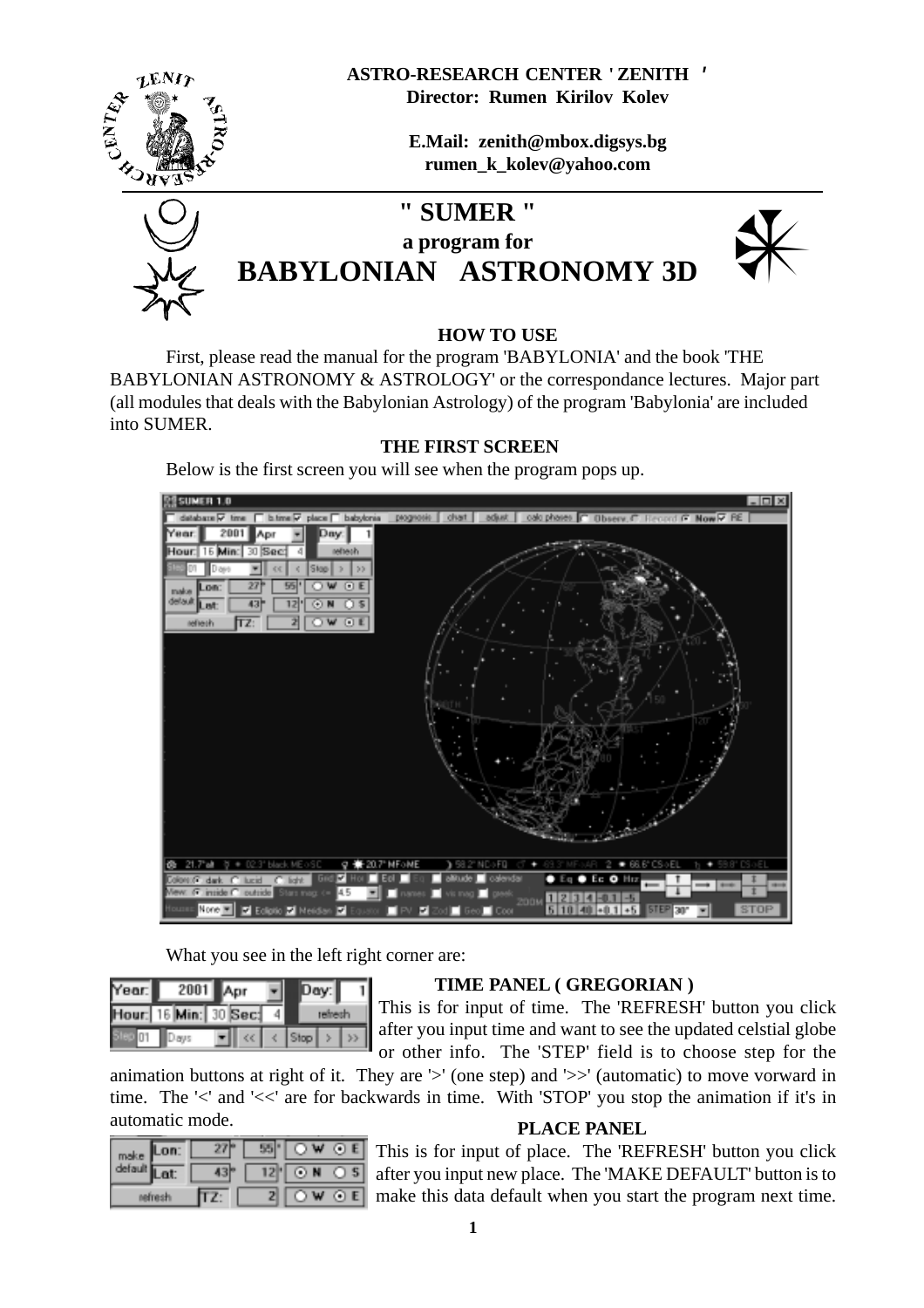#### **PANELS CONTROL**

This is the long thin panel at the top of the screen. You call and switch off different panels, other modules or view modes. **VIEW MODE**



$$
\boxed{\nabla \quad \text{database} \quad \ldots \quad \ldots}
$$

#### **DATABASE PANEL**

If you click to call the database panel, it will show up as below.

## **DATABASES-LIST**

Click to choose a database (**babplac.mdb** has all bab. horoscopes from the book by F.Rochberg; **bg\*** is for Bulgaria; **eu\*** is for Europe, **jp\*** is for Japan; **us\*** is for USA.

c:\program babplac.mdb ← sodb.ms Euplacdb.ndb Open New Del New. Record: Long **Div** Time Zone Lat Day-Light Houses: Placidus W

#### **RECORDS-LIST**

After you open a database saw | Del | you should click and then doubleclick a record in order to open it. Then below will show the name of the record and the coordinates of the place.

You should double-click the database in order to open it. If successful then the record list in the right top corner will fill with records.

After you open a record, then if you want to see the 3D chart of that record, you should click on the record view mode.  $\overline{C}$  **Observ.**  $\overline{C}$  **Record**  $\overline{C}$  **Now** 

**THE DATABASE PANEL**



Click the 'NEW' button to input new record. Write the name of the record, then click the 'CITY-BASE' button and choose a city. Then input the time in the time-panel and click 'SAVE' to save the new record. Click the 'DEL' to delete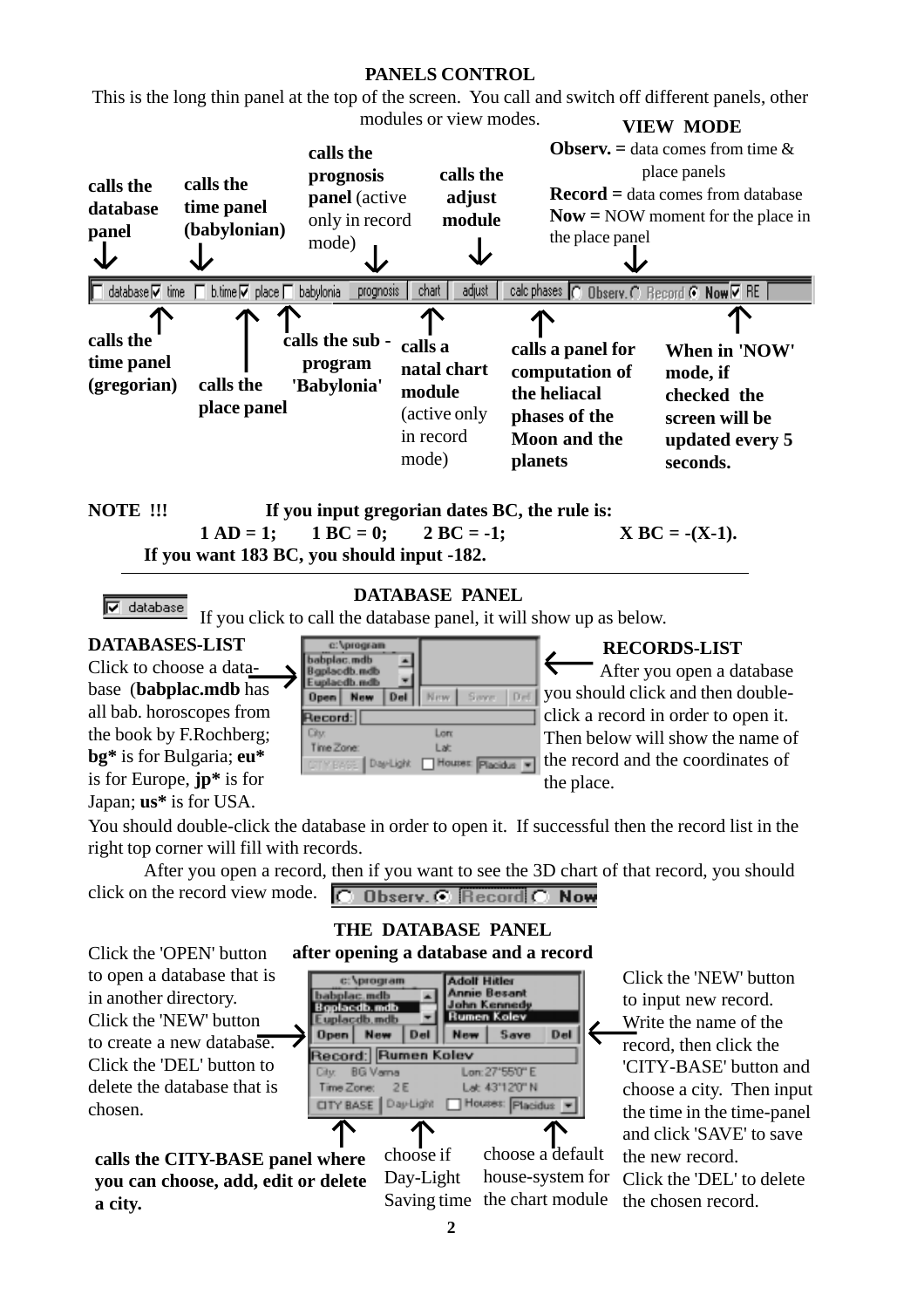### C Observ. C Record C Now T RE

**NOTE !!!** When you input the time of birth for the new record, switch off the REFRESH option if you are in 'NOW' mode. Otherwise the time in the time panel will be changed to the present moment.

**NOTE !!!** When you create a new database, please name it with the key-word \*PLAC\* so that the program can recognize and load it. Otherwise you won't be able to open it.

**NOTE!!!** When you delete a record, the program automatically goes to 'NOW' mode.





## **BABYLONIA PANEL PROGNOSIS, CHART, ADJUST AND CALC PHASES BUTTONS**



V babylonia prognosis | chart | adjust | | calc phases |

For these options you should check the helpbrochure for the program 'Babylonia'

There is one new option in the Babylonia Panel: GLOBAL. This is for computations of the global Babylonian cycles of the planets. They are measured with the brightness of the planet when in opposition with the Sun. This is on the Y-axis. On the X-axis is the time. You can change the yearsrange from the top. Wherever you point the mouse, will pop up the time for that place.